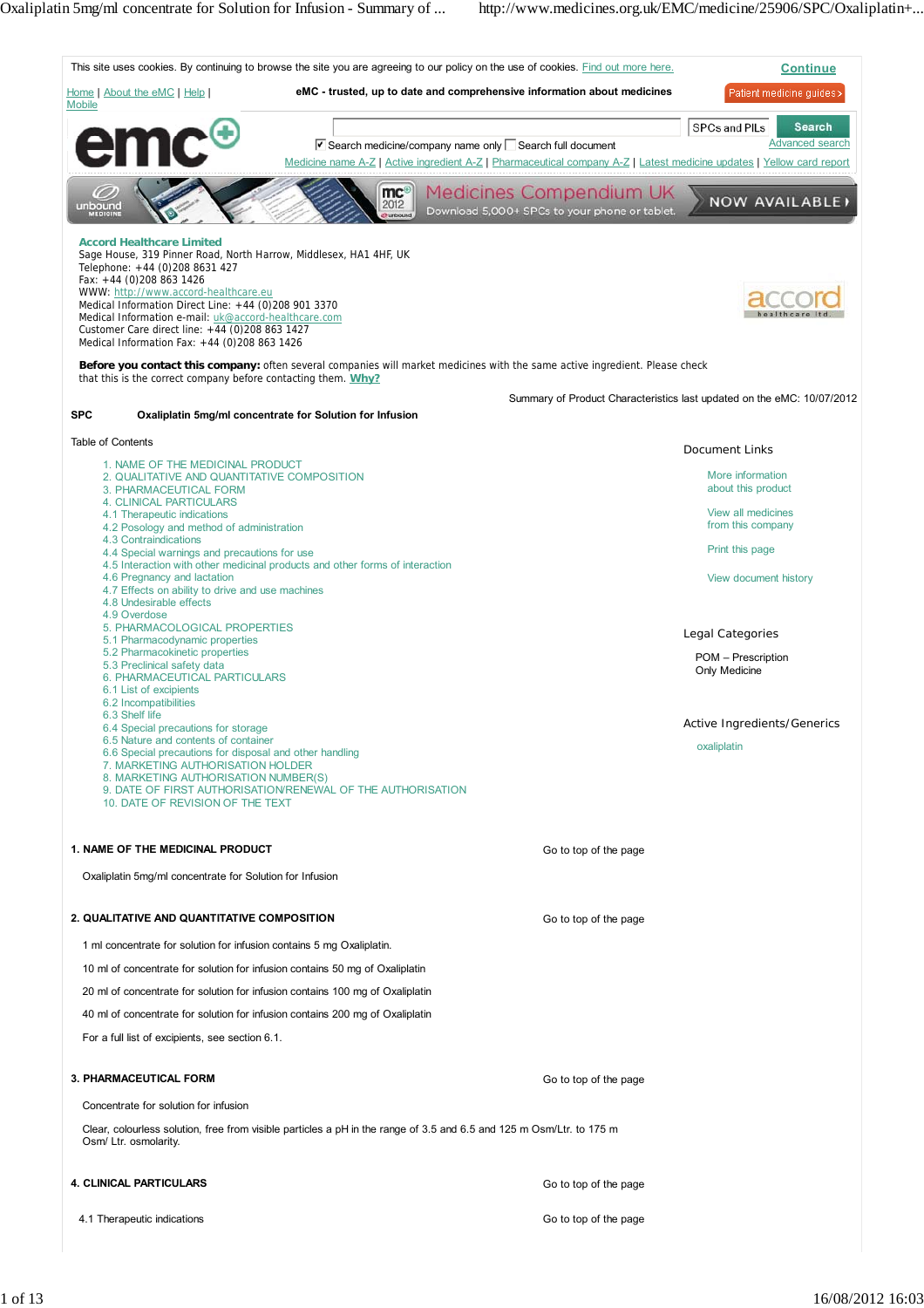Oxaliplatin in combination with 5-fluorouracil (5-FU) and folinic acid (FA) is indicated for:

• Adjuvant treatment of stage III (Duke's C) colon cancer after complete resection of primary tumour

• Treatment of metastatic colorectal cancer.

4.2 Posology and method of administration

Go to top of the page

### **Posology**

FOR ADULTS ONLY

The recommended dose for oxaliplatin in adjuvant setting is 85 mg/m² intravenously repeated every two weeks for 12 cycles (6 months).

The recommended dose for oxaliplatin in treatment of metastatic colorectal cancer is 85 mg/m² intravenously repeated every 2 weeks.

Dosage given should be adjusted according to tolerability (see section 4.4).

### **Oxaliplatin should always be administered before fluoropyrimidines – i.e. 5 fluorouracil (5 FU).**

Oxaliplatin concentrate for solution for infusion is administered as a 2 to 6-hour intravenous infusion in 250 to 500 ml of 5% glucose solution to give a concentration between 0.2 mg/ml and 0.70 mg/ml; 0.70 mg/ml is the highest concentration in clinical practice for an oxaliplatin dose of 85 mg/m<sup>2</sup>.

Oxaliplatin concentrate for solution for infusion was mainly used in combination with continuous infusion 5-fluorouracil based regimens. For the two-weekly treatment schedule 5-fluorouracil regimens combining bolus and continuous infusion were used.

## **Special Populations**

- Renal impairment:

Oxaliplatin has not been studied in patients with severe renal impairment (see section 4.3).

In patients with moderate renal impairment, treatment may be initiated at the normally recommended dose (see section 4.4). There is no need for dose adjustment in patients with mild renal dysfunction.

### - Hepatic insufficiency

In a phase I study including patients with several levels of hepatic impairment, frequency and severity of hepato-biliary disorders appeared to be related to progressive disease and impaired liver function tests at baseline. No specific dose adjustment for patients with abnormal liver function tests was performed during clinical development.

### - Elderly patients:

No increase in severe toxicities was observed when oxaliplatin was used as a single agent or in combination with 5-fluorouracil in patients over the age of 65. In consequence no specific dose adaptation is required for elderly patients.

Paediatric patients: There is no relevant indication for use of oxaliplatin in children. The effectiveness of oxaliplatin single agent in the paediatric populations with solid tumours has not been established (see sections 5.1).

## **Method of administration**

Oxaliplatin concentrate for solution for infusion is administered by intravenous infusion.

The administration of Oxaliplatin concentrate for solution for infusion does not require hyperhydration.

Oxaliplatin concentrate for solution for infusion diluted in 250 to 500 ml of 5% glucose solution to give a concentration not less than 0.2 mg/ml must be infused via a peripheral vein or central venous line over 2 to 6 hours. Oxaliplatin infusion must always precede the administration of 5-fluorouracil.

In the event of extravasation, administration must be discontinued immediately.

## **Instructions for use:**

Oxaliplatin concentrate for solution for infusion must be diluted before use. Only 5% glucose diluent is to be used to dilute the concentrate for solution for infusion product. (see section 6.6).

## 4.3 Contraindications

Go to top of the page

Go to top of the page

Oxaliplatin is contraindicated in patients who

- have a known history of hypersensitivity to oxaliplatin or to it's excipient.

- are breast-feeding.

- have myelosuppression prior to starting first course, as evidenced by baseline neutrophils <2x10<sup>9</sup>/l and/or platelet count of  $<$ 100x10 $^9$ l.

- have a peripheral sensitive neuropathy with functional impairment prior to first course.
- have a severely impaired renal function (creatinine clearance less than 30 ml /min).
- 4.4 Special warnings and precautions for use

Oxaliplatin concentrate for solution for infusion should only be used in specialised departments of oncology and should be administered under the supervision of an experienced oncologist.

Due to limited information on safety in patients with moderately impaired renal function, administration should only be considered after suitable appraisal of the benefit/risk for the patient.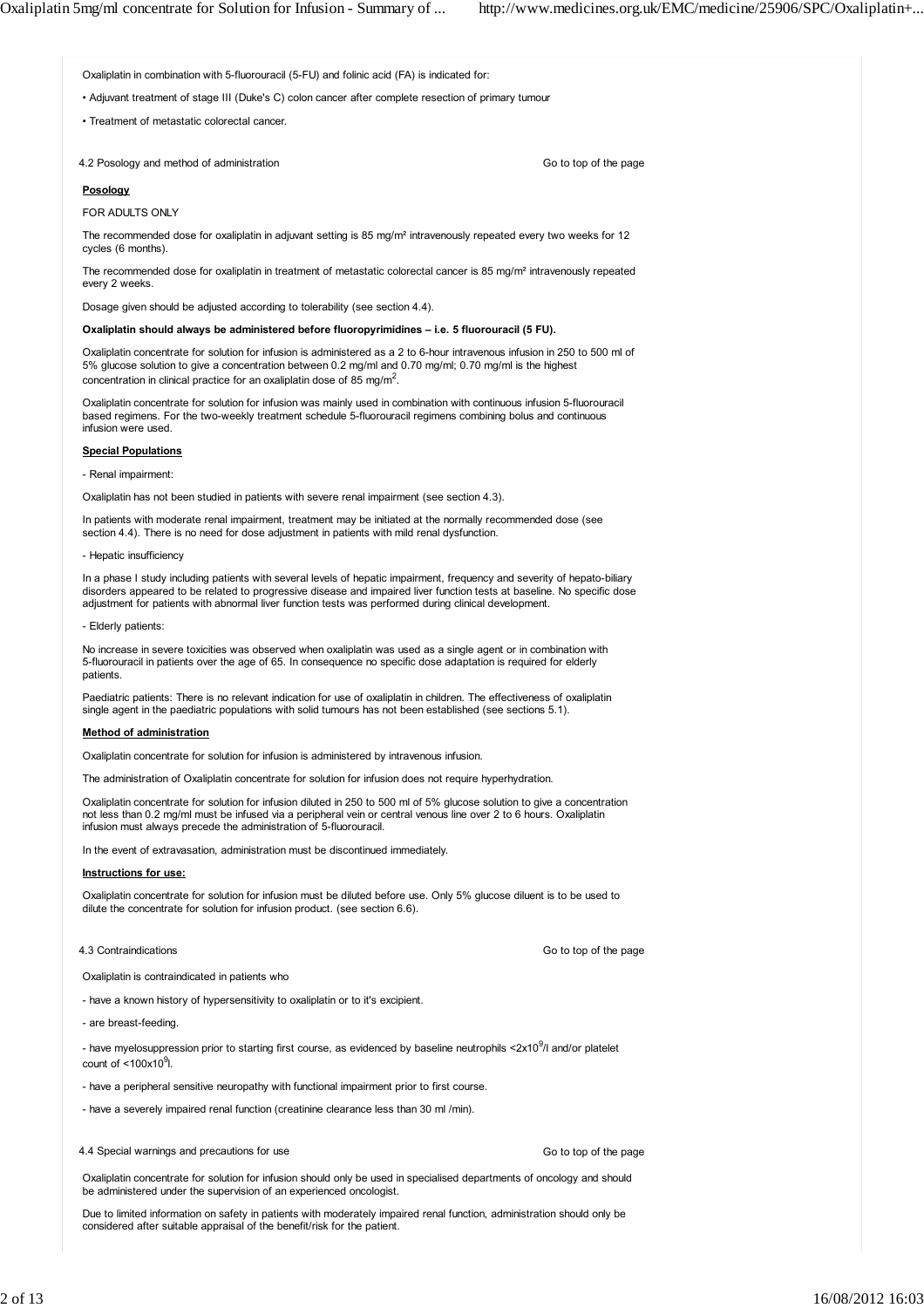In this situation, renal function should be closely monitored and dose adjusted according to toxicity.

Patients with a history of allergic reaction to platinum compounds should be monitored for allergic symptoms. In case of an anaphylactic-like reaction to oxaliplatin, the infusion should be immediately discontinued and appropriate symptomatic treatment initiated. Oxaliplatin rechallenge is contra-indicated.

In case of oxaliplatin extravasation, the infusion must be stopped immediately and usual local symptomatic treatment initiated.

Neurological toxicity of oxaliplatin should be carefully monitored, especially if co-administered with other medicinal products with specific neurological toxicity. A neurological examination should be performed before each administration and periodically thereafter.

For patients who develop acute laryngopharyngeal dysaesthesia (see section 4.8), during or within the hours following the 2-hour infusion, the next oxaliplatin infusion should be administered over 6 hours.

If neurological symptoms (paraesthesia, dysaesthesia) occur, the following recommended oxaliplatin dosage adjustment should be based on the duration and severity of these symptoms:

- If symptoms last longer than seven days and are troublesome, the subsequent oxaliplatin dose should be reduced from 85 to 65 mg/m<sup>2</sup> (metastatic setting) or 75 mg/m<sup>2</sup> (adjuvant setting).

- If paraesthesia without functional impairment persists until the next cycle, the subsequent oxaliplatin dose should be reduced from 85 to 65 mg/m<sup>2</sup> (metastatic setting) or 75 mg/m<sup>2</sup> (adjuvant setting).

- If paraesthesia with functional impairment persists until the next cycle, oxaliplatin should be discontinued.

- If these symptoms improve following discontinuation of oxaliplatin therapy, resumption of therapy may be considered.

Patients should be informed of the possibilities of persistent symptoms of peripheral sensory neuropathy after the end of the treatment. Localised moderate parasthesias or parasthesias that may interfere with functional activities can persist after up to 3 years following treatment cessation in the adjuvant setting.

Reversible Posterior Leukoencephalopathy Syndrome (RPLS)

Cases of Reversible Posterior Leukoencephalopathy Syndrome (RPLS also known as PRES, Posterior Reversible Encephalopathy Syndrome) have been reported in patients receiving oxaliplatin in combination chemotherapy. RPLS is a rare, reversible, rapidly evolving neurological condition, which can include seizure, hypertension, headache, confusion, blindness, and other visual and neurological disturbances (see section 4.8). Diagnosis of RPLS is based upon confirmation by brain imaging, preferably MRI (Magnetic Resonance Imaging)

Gastrointestinal toxicity, which manifests as nausea and vomiting, warrants prophylactic and/or therapeutic anti-emetic therapy (see section 4.8.).

Dehydration, paralytic ileus, intestinal obstruction, hypokalemia, metabolic acidosis and renal impairment may be caused by severe diarrhoea/emesis particularly when combining oxaliplatin with 5-fluorouracil.

If haematological toxicity occurs (neutrophils <  $1.5x10^9$ /l or platelets <  $50x10^9$ /l), administration of the next course of therapy should be postponed until haematological values return to acceptable levels. A full blood count with white cell differential should be performed prior to start of therapy and before each subsequent course.

Patients must be adequately informed of the risk of diarrhoea/emesis, mucositis/stomatitis and neutropenia after oxaliplatin and 5-fluorouracil administration so that they can urgently contact their treating physician for appropriate management.

If mucositis/stomatitis occurs with or without neutropenia, the next treatment should be delayed until recovery from mucositis/stomatitis to grade 1 or less and/or until the neutrophil count is  $\geq 1.5 \times 10^9$ /l.

For oxaliplatin combined with 5-fluorouracil (with or without folinic acid), the usual dose adjustments for 5-fluorouracil associated toxicities should apply.

If grade 4 diarrhoea, grade 3-4 neutropenia (neutrophils < 1.0x10<sup>9</sup>/l), grade 3-4 thrombocytopenia (platelets < 50x10<sup>9</sup>/l) occur, the dose of oxaliplatin should be reduced from 85 to 65 mg/m<sup>2</sup> (metastatic setting) or 75 mg/m<sup>2</sup> (adjuvant setting), in addition to any 5-fluorouracil dose reductions required.

In the case of unexplained respiratory symptoms such as non-productive cough, dyspnoea, crackles or radiological pulmonary infiltrates, oxaliplatin should be discontinued until further pulmonary investigations exclude an interstitial lung disease (see section 4.8).

In case of abnormal liver function test results or portal hypertension, which does not obviously result from liver metastases, very rare cases of drug induced hepatic vascular disorders should be considered.

For use in pregnant women (see section 4.6).

Genotoxic effects were observed with oxaliplatin in the preclinical studies. Therefore male patients treated with oxaliplatin are advised not to father a child during and up to 6 months after treatment and to seek advice on conservation of sperm prior to treatment, because oxaliplatin may have an anti-fertility effect, which could be irreversible.

Women should not become pregnant during treatment with oxaliplatin and should use an effective method of contraception (see section 4.6).

4.5 Interaction with other medicinal products and other forms of interaction

Go to top of the page

In patients who have received a single dose of 85 mg/m<sup>2</sup> of oxaliplatin, immediately before administration of 5-fluorouracil, no change in the level of exposure to 5-fluorouracil has been observed.

*In vitro*, no significant displacement of oxaliplatin binding to plasma proteins has been observed with the following agents: erythromycin, salicylates, granisetron, paclitaxel, and sodium valproate.

4.6 Pregnancy and lactation

Go to top of the page

**Women of childbearing potential/Contraception**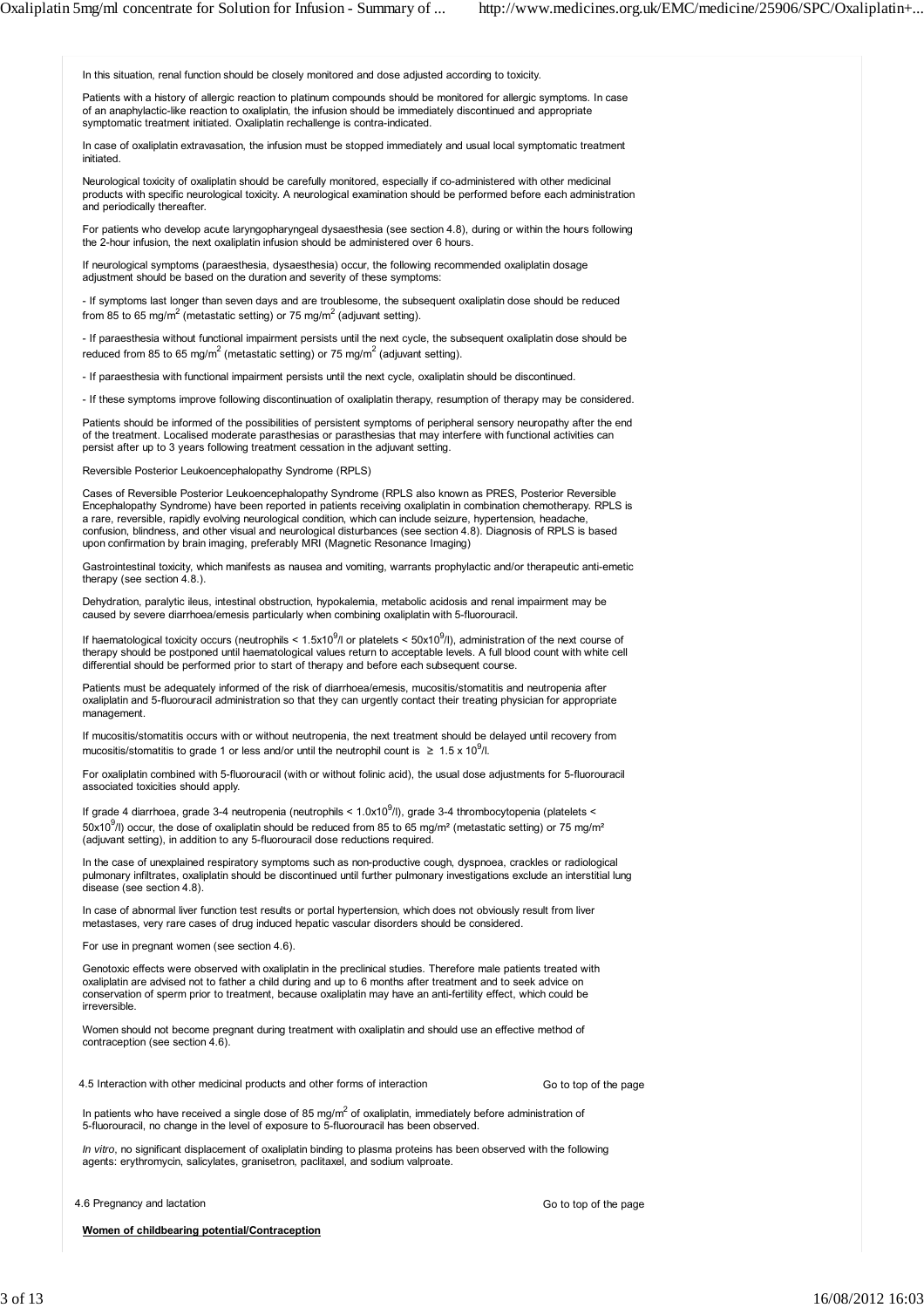In preclinical studies genotoxic effect were seen. Therefore, male patients which are treated with oxaliplatin are advised not to conceive a child during and until 6 months after the end of oxaliplatin therapy. Women should not to become pregnant during oxaliplatin therapy and until 4 months after therapy, therefore contraceptive measures have to be taken. **Pregnancy** To date, there are no data available on the safety of use of oxaliplatin in pregnant women (see section 5.3). In animal studies, reproductive toxicity was observed (see section 5.3). Based on the results of animal studies and the pharmacological action of the compound, the use of oxaliplatin during pregnancy is advised against, in particular during the first trimester. Oxaliplatin therapy should only be considered after suitable appraising the patient of the risk to the foetus and with the patient's consent. **Lactation** Excretion in breast milk has not been studied. Breast-feeding must be discontinued during oxaliplatin therapy. **Fertility** Testicular damage was observed in dogs at doses lower than the human therapeutic dose based on the body surface area. Based on the pharmacological action of the compound, oxaliplatin may cause infertility. Male patients have to be consulted about sperm preservation. 4.7 Effects on ability to drive and use machines No studies on the effects on the ability to drive and use machines have been performed. However, oxaliplatin treatment resulting in an increased risk of dizziness, nausea and vomiting, and other neurologic symptoms that affect gait and balance may lead to a minor or moderate influence on the ability to drive and use machines. Vision abnormalities, in particular transient vision loss (reversible following therapy discontinuation), may affect patients' ability to drive and use machines. Therefore, patients should be warned of the potential effect of these events on the ability to drive or use machines. 4.8 Undesirable effects The most frequent adverse events of oxaliplatin in combination with 5-fluorouracil/folinic acid (5-FU/FA) were gastrointestinal (diarrhoea, nausea, vomiting and mucositis), haematological (neutropenia, thrombocytopenia) and neurological (acute and dose cumulative peripheral sensory neuropathy). Overall, these adverse events were more frequent and severe with oxaliplatin and 5-FU/FA combination than with 5-FU/FA alone. The frequencies reported in the table below are derived from clinical trials in the metastatic and adjuvant settings (having included 416 and 1108 patients respectively in the oxaliplatin + 5-FU/FA treatment arms) and from post marketing experience. Frequencies in this table are defined using the following convention: very common ( $\geq 1/10$ ), common ( $\geq 1/100$  to  $(1/10)$ , uncommon ( $\geq 1/1000$  to  $(1/100)$ , rare ( $\geq 1/10000$ ,  $(1/1000)$ , very rare ( $(1/10000)$ , not known (cannot be estimated from the available data). Further details are given after the table. **MedDRA Organ system classes Very common Common Uncommon Rare Investigations** |- Hepatic enzyme increase - Blood alkaline phosphatase increase - Blood creatinine increase - Weight decrease (metastatic setting) Go to top of the page Go to top of the page

| MedDRA Organ<br>system classes                     | Very common                                                                                                                                                                                          | Common                                                                      | Uncommon | Rare                                                                                                                |
|----------------------------------------------------|------------------------------------------------------------------------------------------------------------------------------------------------------------------------------------------------------|-----------------------------------------------------------------------------|----------|---------------------------------------------------------------------------------------------------------------------|
| Investigations                                     | - Hepatic enzyme<br>increase<br>- Blood alkaline<br>phosphatase increase<br>- Blood bilirubin<br>increase<br>- Blood lactate<br>dehydrogenase<br>increase<br>- Weight increase<br>(adjuvant setting) | - Blood creatinine<br>increase<br>- Weight decrease<br>(metastatic setting) |          |                                                                                                                     |
| <b>Blood and</b><br>lymphatic system<br>disorders* | - Anaemia<br>- Neutropenia<br>- Thrombocytopenia<br>- Leukopenia<br>- Lymphopenia                                                                                                                    | -Febrile neutropenia                                                        |          | - Immunoallergic<br>thrombocytopenia<br>- Haemolytic anaemia                                                        |
| <b>Nervous system</b><br>disorders*                | - Peripheral sensory<br>neuropathy<br>- Sensory disturbance<br>- Dysgeusia<br>- Headache                                                                                                             | - Dizziness<br>- Motor neuritis<br>- Meningism                              |          | - Dysarthria<br>- Reversible Posterior<br>Leukoencephalopathy<br>syndrome (RPLS, or<br>PRES)** (see section<br>4.4) |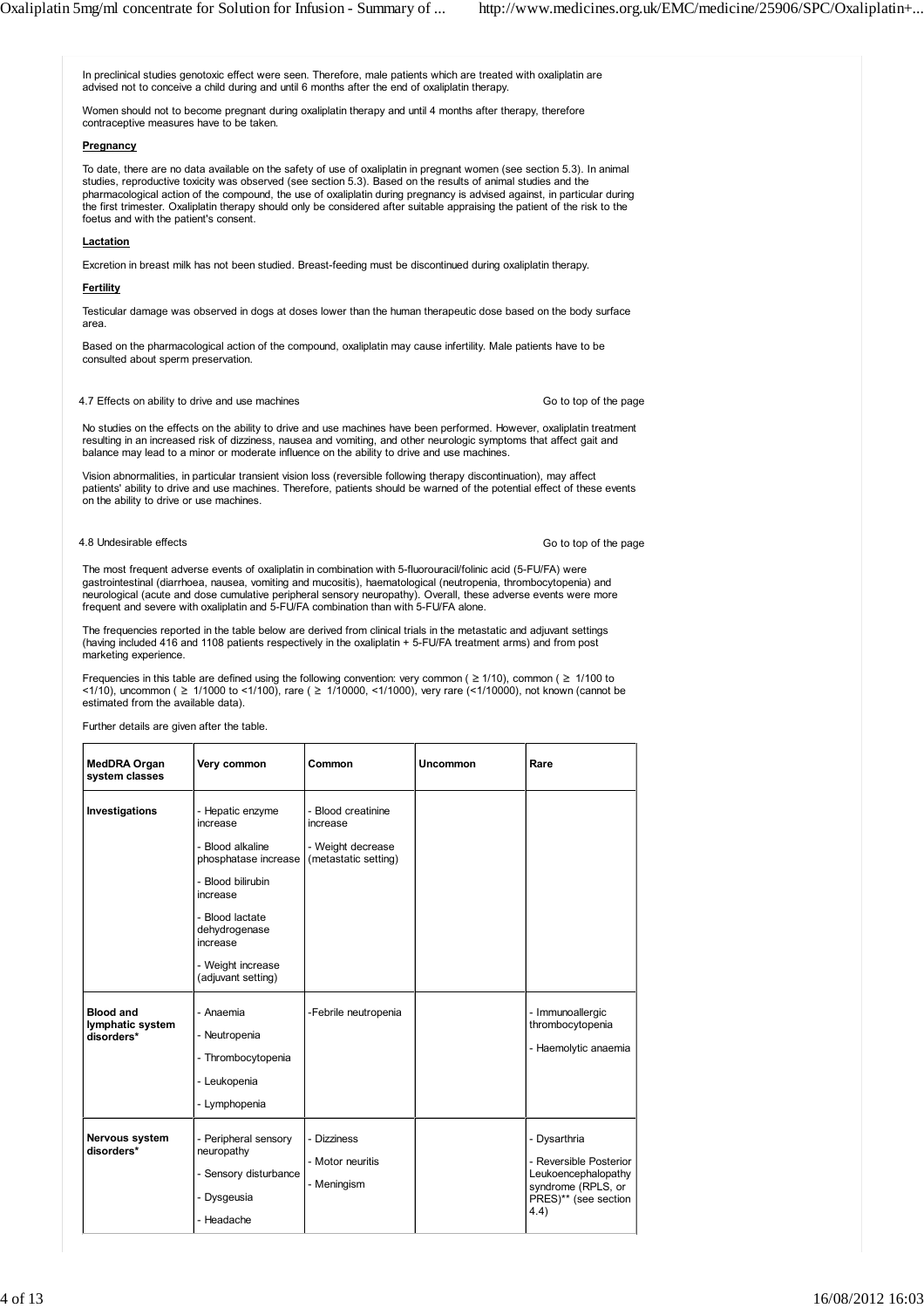| Eye disorders                                            |                                                                                                                   | - Conjunctivitis<br>- Visual disturbance                                                                                    |                                        | - Visual acuity<br>reduced transiently<br>- Visual field<br>disturbances<br>- Optic neuritis<br>- Transient vision<br>loss,<br>- reversible following<br>therapy<br>discontinuation |  |
|----------------------------------------------------------|-------------------------------------------------------------------------------------------------------------------|-----------------------------------------------------------------------------------------------------------------------------|----------------------------------------|-------------------------------------------------------------------------------------------------------------------------------------------------------------------------------------|--|
| Ear and labyrinth<br>disorders                           |                                                                                                                   |                                                                                                                             | - Ototoxicity                          | - Deafness,                                                                                                                                                                         |  |
| Respiratory,<br>thoracic and<br>mediastinal<br>disorders | Dyspnoea<br>- Cough<br>- Epistaxis                                                                                | - Hiccups<br>- Pulmonary<br>embolism                                                                                        |                                        | - Interstitial lung<br>disease sometimes<br>fatal<br>- Pulmonary fibrosis**                                                                                                         |  |
| Gastrointestinal<br>disorders*                           | - Nausea<br>- Diarrhoea<br>- Vomiting<br>- Stomatitis /<br><b>Mucositis</b><br>- Abdominal pain<br>- Constipation | - Dyspepsia<br>-Gastro esophageal<br>reflux<br>- Gastrointestinal<br>hemorrhage<br>- Rectal haemorrhage                     | - Ileus<br>- Intestinal<br>obstruction | - Colitis including<br>clostridium difficile<br>diarrhea<br>- Pancreatitis                                                                                                          |  |
| Renal and urinary<br>disorders                           |                                                                                                                   | -Haematuria<br>- Dysuria<br>- Micturition<br>frequency abnormal                                                             |                                        |                                                                                                                                                                                     |  |
| Skin and<br>subcutaneous<br>tissue disorders             | - Skin disorder<br>- Alopecia                                                                                     | - Skin exfoliation (i.e.<br>Hand & Foot<br>syndrome)<br>- Rash erythematous<br>- Rash<br>- Hyperhidrosis<br>- Nail disorder |                                        |                                                                                                                                                                                     |  |
| Musculoskeletal<br>and connective<br>tissue disorders    | - Back pain                                                                                                       | - Arthralgia<br>- Bone pain                                                                                                 |                                        |                                                                                                                                                                                     |  |
| <b>Metabolism and</b><br>nutrition disorders             | - Anorexia<br>- Glycemia<br>abnormalities<br>- Hypokalaemia<br>- Natraemia<br>abnormalities                       | - Dehydration                                                                                                               | - Metabolic acidosis                   |                                                                                                                                                                                     |  |
| Infections and<br>infestations *                         | - Infection                                                                                                       | - Rhinitis<br>- Upper respiratory<br>tract infection<br>- Febrile neutropenia<br>/Neutropenic sepsis                        |                                        |                                                                                                                                                                                     |  |
| Vascular disorders                                       | - Epistaxis                                                                                                       | - Haemorrhage<br>- Flushing<br>- Deep vein<br>thrombosis<br>- Pulmonary<br>embolism<br>- Hypertension                       |                                        |                                                                                                                                                                                     |  |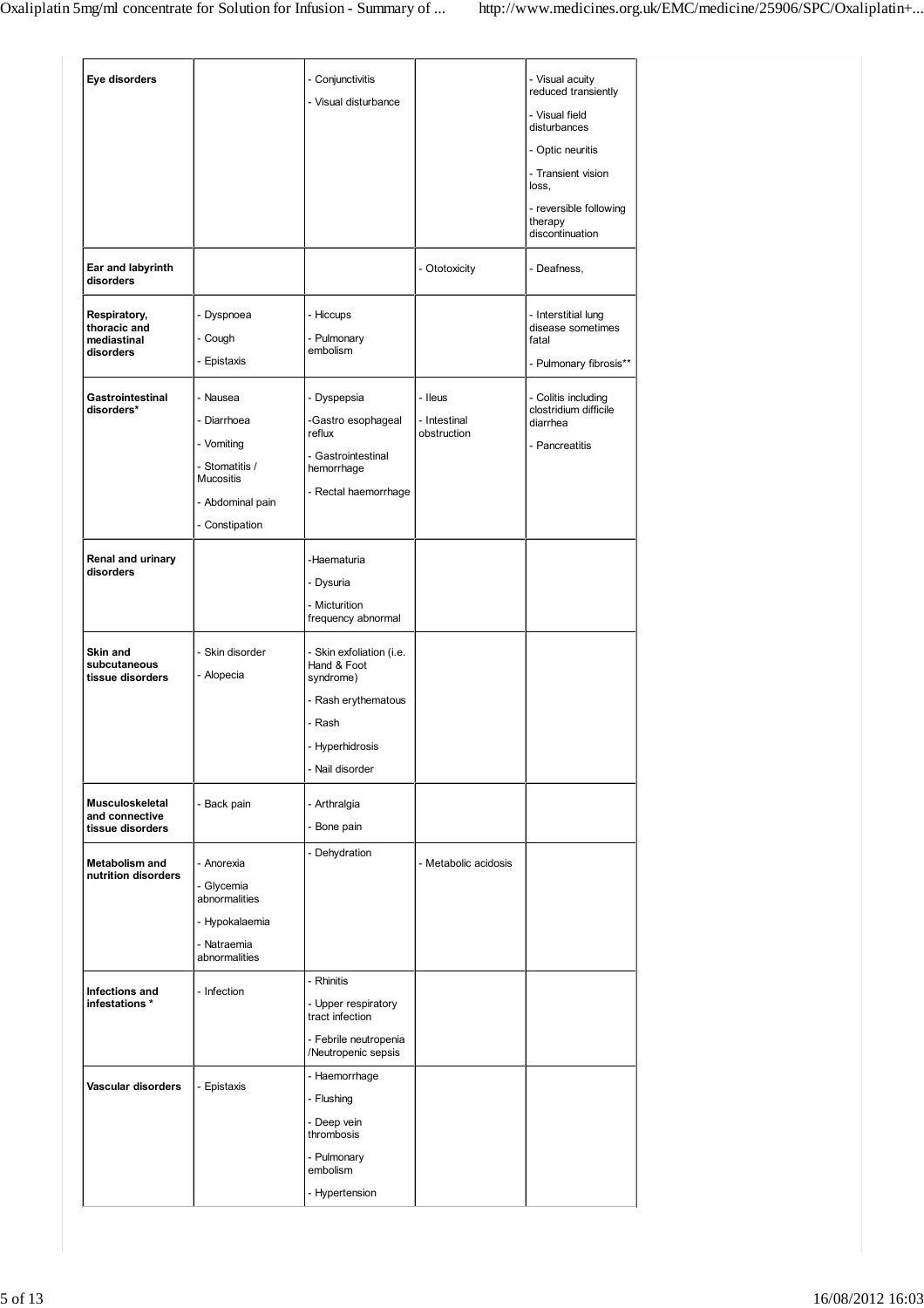| <b>General disorders</b><br>and administration<br>site conditions | - Fatigue<br>- Fever++<br>- Asthenia<br>- Pain<br>- Injection site<br>reaction+++ |                            |               |  |
|-------------------------------------------------------------------|-----------------------------------------------------------------------------------|----------------------------|---------------|--|
| Immune system<br>disorders*                                       | - Allergy/ allergic<br>reaction+                                                  |                            |               |  |
| Psychiatric<br>disorders                                          |                                                                                   | - Depression<br>- Insomnia | - Nervousness |  |

\* See detailed section below

|  | ** See section 4.4 |  |
|--|--------------------|--|
|  |                    |  |

+ Very common allergies/allergic reactions, occurring mainly during infusion, sometimes fatal. Common allergic reactions such as skin rash (particularly urticaria), conjunctivitis, rhinitis.

Common anaphylactic reactions, including broncospasm, sensation of chest pain, angioedema, hypotension and anaphylactic shock.

++ Very common fever, rigors (tremors), either from infection (with or without febrile neutropenia) or possibly from immunological mechanism.

+++ Injection site reaction including local pain, redness, swelling and thrombosis has been reported. Extravasation may also result in local pain and inflammation, which may be severe and lead to complications, including necrosis, especially when oxaliplatin is infused through a peripheral vein (see section 4.4).

## **Blood and lymphatic system disorders**

**Incidence by patient (%), by grade**

| Oxaliplatin and 5 FU/FA 85 mg/m <sup>2</sup> | <b>Metastatic setting</b> |                 |                 | <b>Adjuvant setting</b> |                 |                 |
|----------------------------------------------|---------------------------|-----------------|-----------------|-------------------------|-----------------|-----------------|
| every 2 weeks                                | All grades                | Gr <sub>3</sub> | Gr <sub>4</sub> | All grades              | Gr <sub>3</sub> | Gr <sub>4</sub> |
| Anaemia                                      | 82.2                      | 3               | < 1             | 75.6                    | 0.7             | 0.1             |
| Neutropenia                                  | 71.4                      | 28              | 14              | 78.9                    | 28.8            | 12.3            |
| Thrombocytopenia                             | 71.6                      | 4               | $<$ 1           | 77.4                    | 1.5             | 0.2             |
| Febrile neutropenia                          | 5.0                       | 3.6             | 1.4             | 0.7                     | 0.7             | 0.0             |
| <b>Neutropenic sepsis</b>                    | 1.1                       | 0.7             | 0.4             | 1.1                     | 0.6             | 0.4             |

Postmarketing experience with frequency unknown

## Hemolytic uremic syndrome

## **Immune system disorders**

**Incidence of allergic reactions by patient (%), by grade**

| Oxaliplatin and 5-FU/FA 85 mg/m <sup>2</sup> | Metastatic Setting |                 |                 | <b>Adjuvant Setting</b> |                 |                 |
|----------------------------------------------|--------------------|-----------------|-----------------|-------------------------|-----------------|-----------------|
| every 2 weeks                                | All grades         | Gr <sub>3</sub> | Gr <sub>4</sub> | All grades              | Gr <sub>3</sub> | Gr <sub>4</sub> |
| Allergic reactions / Allergy                 | 9.1                |                 |                 | 10.3                    | 2.3             | 0.6             |

### **Nervous system disorders:**

The dose limiting toxicity of oxaliplatin is neurological. It involves a sensory peripheral neuropathy characterised by dysaesthesia and/or parasthesia of the extremities with or without cramps, often triggered by the cold. These symptoms occur in up to 95% of patients treated. The duration of these symptoms, which usually regress between courses of treatment, increases with the number of treatment cycles.

The onset of pain and/or a functional disorder are indications, depending on the duration of the symptoms, for dose adjustment, or even treatment discontinuation (see section 4.4).

This functional disorder includes difficulties in executing delicate movements and is a possible consequence of sensory impairment. The risk of occurrence of persistent symptoms for a cumulative dose of 850 mg/m<sup>2</sup> (10 cycles) is approximately 10% and 20% for a cumulative dose of 1020 mg/m² (12 cycles).

In the majority of cases, the neurological signs and symptoms improve or totally recover when treatment is discontinued. In the adjuvant setting of colon cancer, 6 months after treatment cessation, 87% of patients had no or mild symptoms. After up to 3 years of follow up, about 3% of patients presented either with persisting localized paresthesias of moderate intensity (2.3%) or with paresthesias that may interfere with functional activities (0.5%).

Acute neurosensory manifestations (see section 5.3) have been reported. They start within hours of administration and often occur on exposure to cold. They usually present as transient paresthesia, dysesthesia and hypoesthesia. An acute syndrome of pharyngolaryngeal dysesthesia occurs in 1% - 2% of patients, and is characterised by subjective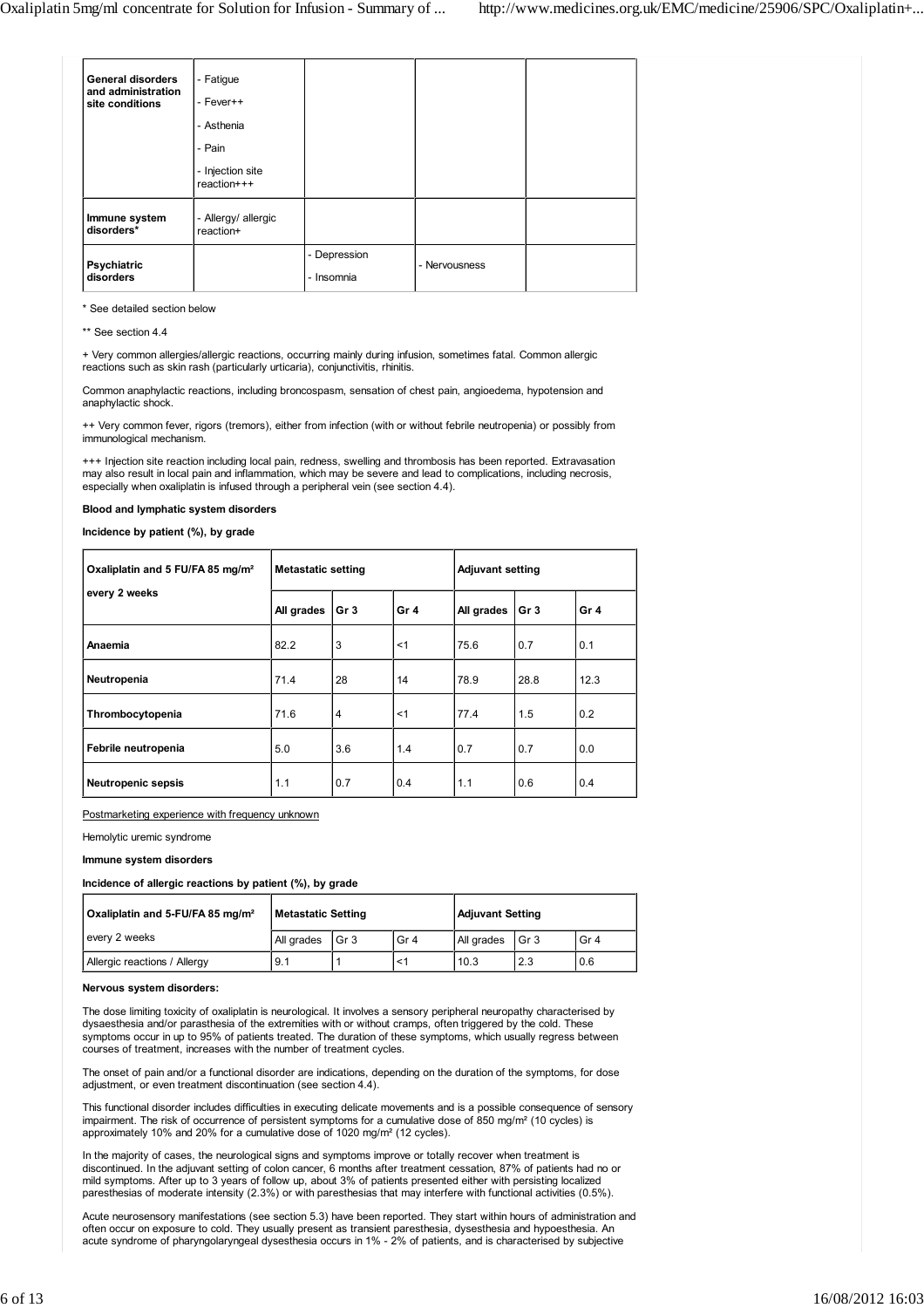sensations of dysphagia or dyspnoea/feeling of suffocation, without any objective evidence of respiratory distress (no cyanosis or hypoxia) or of laryngospasm or bronchospasm (no stridor or wheezing). Although antihistamines and bronchodilators have been administered in such cases, the symptoms are rapidly reversible even in the absence of treatment. Prolongation of the infusion helps to reduce the incidence of this syndrome (see section 4.4). Occassionally other symptoms that have been observed include jaw spasm/muscle spasms/muscle contractions – involuntary/muscle twitching/myoclonus, coordination abnormal/gait abnormal/ ataxia/ balance disorders, throat or chest tightness/ pressure/ discomfort/pain. In addition, cranial nerve dysfunctions may be associated, or also occur as an isolated event such as ptosis, diplopia, aphonia/ dysphonia/ hoarseness, sometimes described as vocal cord paralysis, abnormal tongue sensation or dysarthria, sometimes described as aphasia, trigeminal neuralgia/ facial pain/ eye pain, decrease in visual acuity, visual field disorders. In addition, cranial nerve dysfunctions may be associated, or also occur as an isolated event such as ptosis, diplopia, aphonia/ dysphonia/ hoarseness, sometimes described as vocal cord paralysis, abnormal tongue sensation or dysarthria, sometimes described as aphasia, trigeminal neuralgia/ facial pain/ eye pain, decrease in visual acuity, visual field disorders.

Other neurological symptoms such as dysarthria, loss of deep tendon reflex and Lhermitte's sign were reported during treatment with oxaliplatin. Isolated cases of optic neuritis have been reported.

Postmarketing experience with frequency unknown

Convulsion

## **Gastrointestinal disorders**

**Incidence by patient (%), by grade**

| Oxaliplatin and 5-FU/FA 85 mg/m <sup>2</sup> | <b>Metastatic Setting</b> |                 | <b>Adjuvant Setting</b> |            |                 |                 |
|----------------------------------------------|---------------------------|-----------------|-------------------------|------------|-----------------|-----------------|
| every 2 weeks                                | All grades                | Gr <sub>3</sub> | Gr <sub>4</sub>         | All grades | Gr <sub>3</sub> | Gr <sub>4</sub> |
| Nausea                                       | 69.9                      | 8               | < 1                     | 73.7       | 4.8             | 0.3             |
| Diarrhoea                                    | 60.8                      | 9               | $\overline{2}$          | 56.3       | 8.3             | 2.5             |
| Vomiting                                     | 49.0                      | 6               |                         | 47.2       | 5.3             | 0.5             |
| Mucositis/Stomatitis                         | 39.9                      | 4               | < 1                     | 42.1       | 2.8             | 0.1             |

Prophylaxis and/or treatment with potent antiemetic agents is indicated.

Dehydration, paralytic ileus, intestinal obstruction, hypokalemia, metabolic acidosis and renal impairment may be caused by severe diarrhoea/emesis particularly when combining oxaliplatin with 5 fluorouracil (5 FU) (see section 4.4).

### **Hepato-biliary disorders**

*Very rare (<1/10,000):*

Liver sinusoidal obstruction syndrome, also known as veno-occlusive disease of liver, or pathological manifestations related to such liver disorder, including peliosis hepatis, nodular regenerative hyperplasia, perisinusoidal fibrosis. Clinical manifestations may be portal hypertension and/or increased transaminases.

## **Renal and urinary disorders**

**5. PHARMACOLOGICAL PROPERTIES**

*Very rare (<1/10,000):*

Acute tubular necrosis, acute interstitial nephritis and acute renal failure.

| 4.9 Overdose                                                                                                                                                                                                     | Go to top of the page |
|------------------------------------------------------------------------------------------------------------------------------------------------------------------------------------------------------------------|-----------------------|
| There is no known antidote to oxaliplatin. In cases of overdose, exacerbation of adverse events can be expected.<br>Monitoring of haematological parameters should be initiated and symptomatic treatment given. |                       |

Go to top of the page

| 5.1 Pharmacodynamic properties | Go to top of the page |
|--------------------------------|-----------------------|

## **Pharmacotherapeutic group: Platinum compounds**

ATC code: L01XA03

Oxaliplatin is an antineoplastic active substance belonging to a new class of platinum-based compounds in which the platinum atom is complexed with 1,2-diaminocyclohexane ("DACH") and an oxalate group.

Oxaliplatin is a single enantiomer, (*SP*-4-2)-[(1*R*,2*R*)-Cyclohexane-1,2-diamine-k*N*, k*N'*] [ethanedioato(2-)-k*O<sup>1</sup>* , k*O<sup>2</sup>* ] platinum

Oxaliplatin exhibits a wide spectrum of both *in vitro* cytotoxicity and *in vivo* antitumour activity in a variety of tumour model systems including human colorectal cancer models. Oxaliplatin also demonstrates *in vitro* and *in vivo* activity in various cisplatin resistant models.

A synergistic cytotoxic action has been observed in combination with 5-fluorouracil both *in vitro* and *in vivo*.

Studies on the mechanism of action of oxaliplatin, although not completely elucidated, show that the aqua-derivatives resulting from the biotransformation of oxaliplatin, interact with DNA to form both inter and intra-strand cross-links, resulting in the disruption of DNA synthesis leading to cytotoxic and antitumour effects.

In patients with metastatic colorectal cancer, the efficacy of oxaliplatin (85mg/m<sup>2</sup> repeated every two weeks) combined with 5-fluorouracil/folinic acid (5-FU/FA) is reported in three clinical studies:

- In front-line treatment, the 2-arm comparative phase III EFC2962 study randomized 420 patients either to 5-FU/FA alone (LV5FU2, N=210) or the combination of oxaliplatin with 5-FU/FA (FOLFOX4, N=210)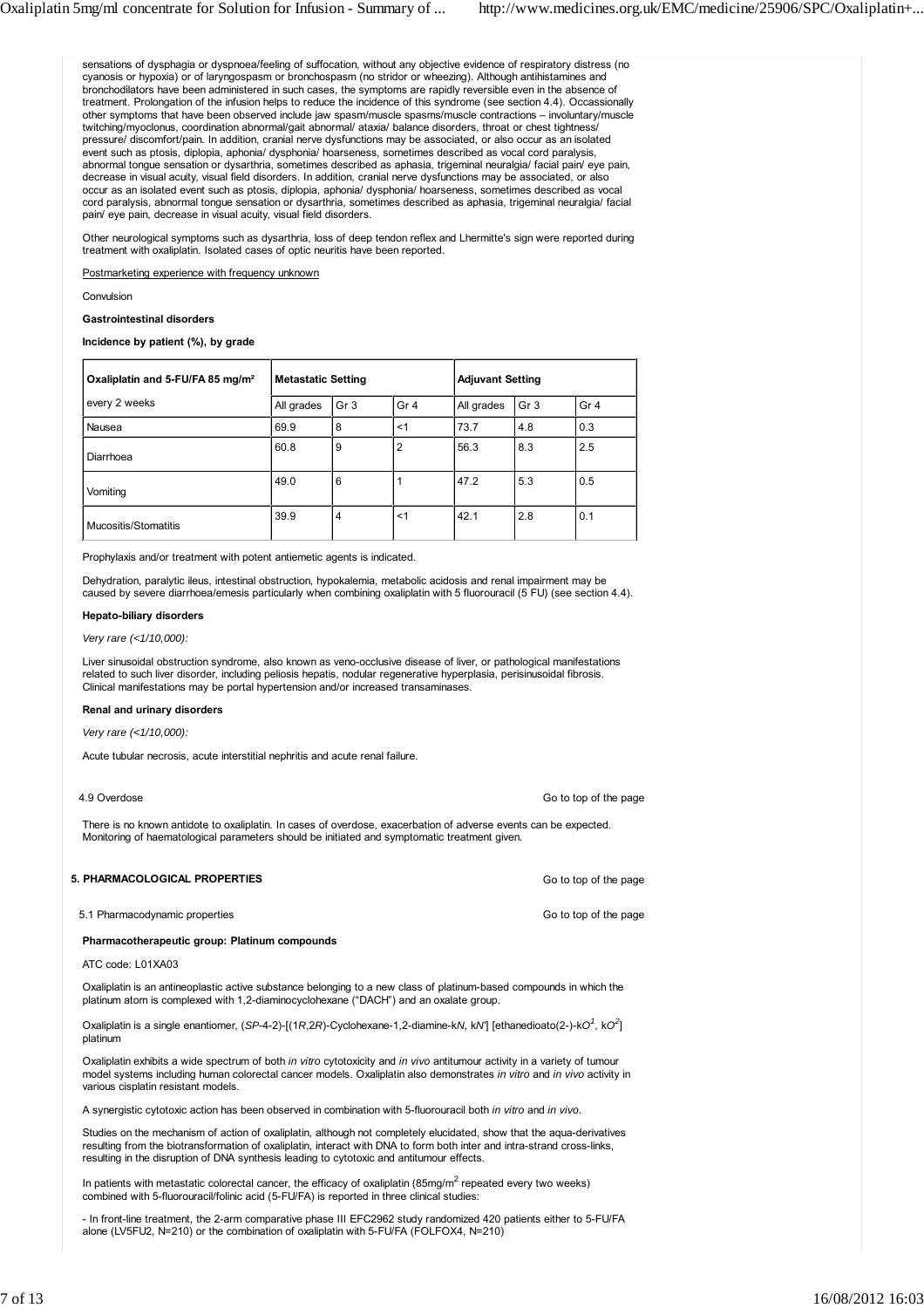- In pretreated patients the comparative three arms phase III study EFC4584 study randomized 821 patients refractory to an irinotecan (CPT-11) + 5-FU/FA combination either to 5-FU/FA alone (LV5FU2, N=275), oxaliplatin single agent (N=275), or combination of oxaliplatin with 5-FU/FA (FOLFOX4, N=271).

- Finally, the uncontrolled phase II EFC2964 study included patients refractory 5-FU/FA alone, that were treated with the oxaliplatin and 5-FU/FA combination (FOLFOX4, N=57)

The two randomized clinical trials, EFC2962 in front-line therapy and EFC4584 in pretreated patients, demonstrated a significantly higher response rate and a prolonged progression free survival (PFS)/time to progression (TTP) as compared to treatment with 5-FU/FA alone. In EFC 4584 performed in refractory pretreated patients, the difference in median overall survival (OS) between the combination of oxaliplatin and 5-FU/FA did not reach statistical significance.

# *Response rate under FOLFOX4 versus LV5FU2*

| Response rate %<br>(95% CI)                                                                               | LV5FU2             | FOLFOX4             | Oxaliplatin<br>Single agent |
|-----------------------------------------------------------------------------------------------------------|--------------------|---------------------|-----------------------------|
| Independent radiological<br>review ITT analysis                                                           |                    |                     |                             |
| <b>Front-line treatment</b><br><b>EFC2962</b>                                                             | 22 (16-27)         | 49 (42-46)          | $NA^*$                      |
| Response assessment<br>every 8 weeks                                                                      | P value = $0.0001$ |                     |                             |
| <b>Pretreated patients</b><br><b>EFC4584</b><br>(refractory to CPT-11 +<br>5FU/FA)                        | $0.7(0.0-2.7)$     | $11.1 (7.6 - 15.5)$ | $1.1(0.2-3.2)$              |
| Response assessment<br>every 6 weeks                                                                      | P value $< 0.0001$ |                     |                             |
| <b>Pretreated patients</b><br>EFC2964 (refractory to<br>5-FU/FA)<br>Response assessment<br>every 12 weeks | $NA*$              | 23 (13-36)          | $NA*$                       |

\**NA: Not Applicable*

**Median Progression Free Survival (PFS) / Median Time to Progression (TTP) FOLFOX4 versus LV5FU2**

| Median PFS/TTP,                                 | LV5FU2                      | <b>FOLFOX4</b> | Oxaliplatin    |
|-------------------------------------------------|-----------------------------|----------------|----------------|
| Months (95% CI)                                 |                             |                | Single agent   |
| Independent radiological<br>review ITT analysis |                             |                |                |
| <b>Front-line treatment</b>                     | $6.0(5.5-6.5)$              | $8.2(7.2-8.8)$ | NA*            |
| EFC2962 (PFS)                                   |                             |                |                |
|                                                 | Log-rank P value = $0.0003$ |                |                |
| <b>Pretreated patients</b>                      | $2.6(1.8-2.9)$              | $5.3(4.7-6.1)$ | $2.1(1.6-2.7)$ |
| EFC4584 (TTP)                                   |                             |                |                |
| (refractory to CPT-11 +<br>5FU/FA)              | Log-rank P value $< 0.0001$ |                |                |
| <b>Pretreated patients</b>                      | $NA^*$                      | $5.1(3.1-5.7)$ | NA*            |
| <b>EFC2964</b>                                  |                             |                |                |
| (refractory to 5-FU/FA)                         |                             |                |                |

\**NA: Not Applicable*

**Median Overall Survival (OS) under FOLFOX4 versus LV5FU2**

| Median OS,<br>Months (95% CI)<br><b>ITT</b> analysis | LV5FU2                    | FOLFOX4          | Oxaliplatin<br>Single agent |
|------------------------------------------------------|---------------------------|------------------|-----------------------------|
| <b>Front-line treatment</b><br>EFC2962               | 14.7 (13.0-18.2)          | 16.2 (14.7-18.2) | NA*                         |
|                                                      | Log-rank P value = $0.12$ |                  |                             |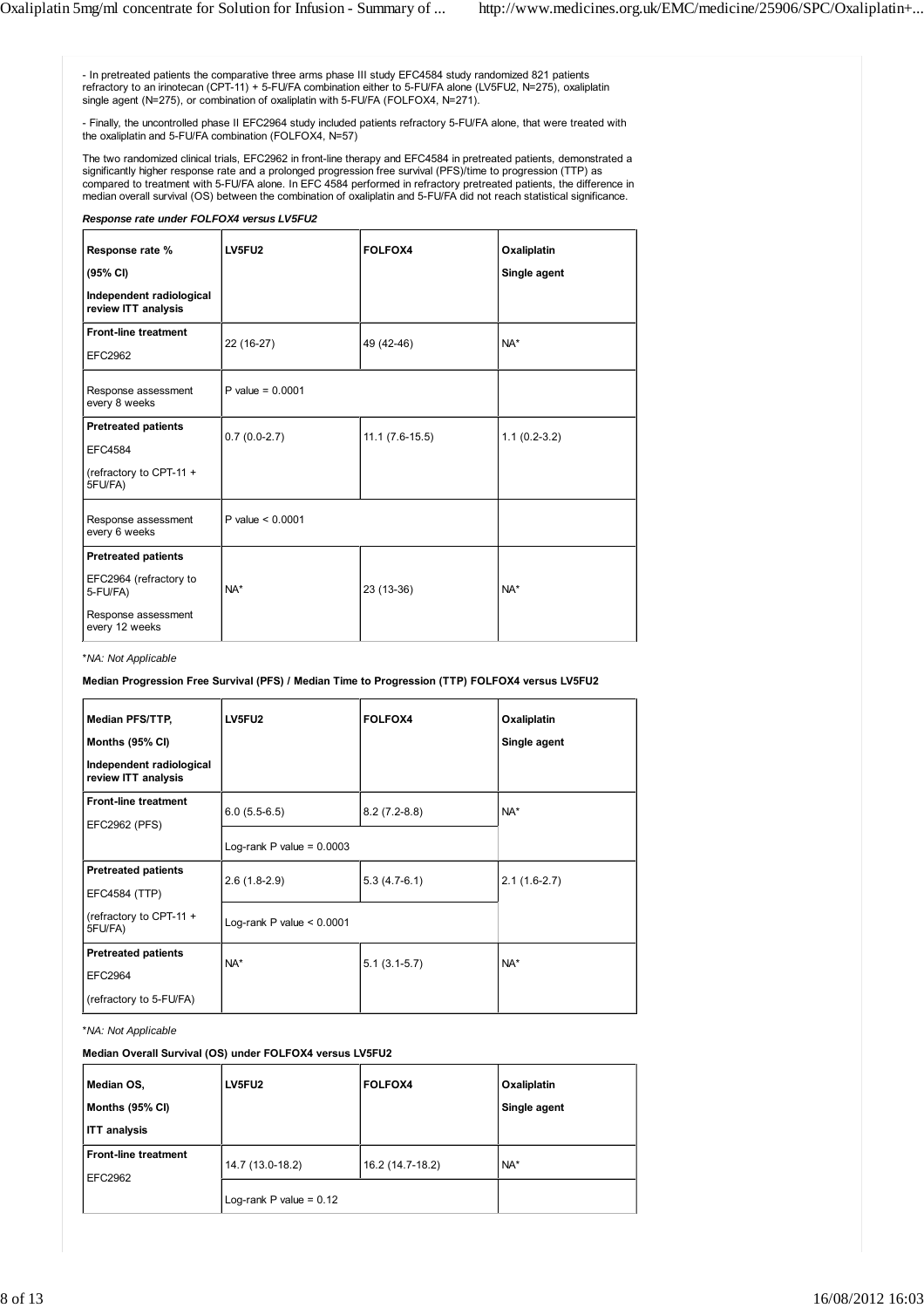| <b>Pretreated patients</b>           | $8.8(7.3-9.3)$            | $9.9(9.1-10.5)$ | $8.1(7.2-8.7)$ |  |
|--------------------------------------|---------------------------|-----------------|----------------|--|
| <b>EFC4584</b>                       |                           |                 |                |  |
| (refractory to CPT-11 $+$<br>5FU/FA) | Log-rank P value = $0.09$ |                 |                |  |
| <b>Pretreated patients</b>           | $NA*$                     | 10.8 (9.3-12.8) | NA*            |  |
| EFC2964                              |                           |                 |                |  |
| (refractory to 5-FU/FA)              |                           |                 |                |  |

\**NA : Not Applicable*

In pretreated patients (EFC4584), who were symptomatic at baseline, a higher proportion of those treated with Oxaliplatin and 5-FU/FA experienced a significant improvement of their disease-related symptoms compared to those treated with 5-FU/FA alone (27.7% vs 14.6% p= 0.0033).

In non pretreated patients (EFC2962), no statistical significant difference between the two treatment groups was found for any of the quality of life dimensions. However, the quality of life scores were generally better in the control arm for measurement of global health status and pain and worse in the oxaliplatin arm for nausea and vomiting. In the adjuvant setting, the comparative MOSAIC phase III study (EFC3313) randomised 2246 patients (899 stage II/ Duke's B2 and 1347 stage III/ Duke's C) further to complete resection of the primary tumour of colon cancer either to 5-FU/FA alone (LV5FU2 N=1123, B2/C = 448/675) or to combination of oxaliplatin and 5-FU/FA (FOLFOX 4, N =1123,  $B2/C = 451/672$ 

## **EFC 3313 3-year disease free survival (ITT analysis)\* for the overall population.**

| <b>Treatment arm</b>                           | LV5FU2            | <b>FOLFOX4</b>   |
|------------------------------------------------|-------------------|------------------|
| Percent 3-year disease free survival (95 % CI) | 73.3 (70.6-75.9)  | 78.7 (76.2-81.1) |
| Hazard ratio (95 % CI)                         | $0.76(0.64-0.89)$ |                  |
| <b>Stratified log rank test</b>                | $P=0.0008$        |                  |

\* median follow up 44.2 months (all patients followed for at least 3 years)

The study demonstrated an overall significant advantage in 3-year disease free survival for the oxaliplatin and 5 FU/FA combination (FOLFOX4) over 5 FU/FA alone (LV5FU2).

## **EFC 3313 3-year disease free survival (ITT analysis)\* according to disease stage**

| <b>Patient stage</b>                    | Stage II          |                 | Stage III         |                 |  |
|-----------------------------------------|-------------------|-----------------|-------------------|-----------------|--|
|                                         | (Duke's B2)       |                 | (Duke's C)        |                 |  |
| <b>Treatment arm</b>                    | LV5FU2            | FOLFOX4         | LV5FU2            | FOLFOX4         |  |
| Percent 3-year disease free<br>survival | 84.3              | 87.4            | 65.8              | 72.8            |  |
| (95 % CI)                               | $(80.9 - 87.7)$   | $(84.3 - 90.5)$ | $(62.2 - 69.5)$   | $(69.4 - 76.2)$ |  |
| Hazard ratio (95 % CI)                  | $0.79(0.57-1.09)$ |                 | $0.75(0.62-0.90)$ |                 |  |
| Log-rank test                           | $P = 0.151$       |                 | $P=0.002$         |                 |  |

\* median follow up 44.2 months (all patients followed for at least 3 years)

## **Overall Survival (ITT analysis)**

At time of the analysis of the 3-year disease free survival, which was the primary endpoint of the MOSAIC trial, 85.1 % of the patients were still alive in the FOLFOX4 arm versus 83.8 % in the LV5FU2 arm. This translated into an overall reduction in mortality risk of 10 % in favor of FOLFOX4 not reaching statistical significance (hazard ratio = 0.90). The figures were 92.2 % versus 92.4 % in the Stage II (Duke's B2) sub-population (hazard ratio = 1.01) and 80.4 % versus 78.1 % in the Stage III (Duke's C) sub-population (hazard ratio = 0.87), for FOLFOX4 and LV5FU2, respectively.

### Paediatric patients:

Oxaliplatin single agent has been evaluated in paediatric population in 2 Phase I (69 patients) and 2 Phase II (90 patients) studies. A total of 159 paediatric patients (7 months-22 years of age) with solid tumours have been treated. The effectiveness of oxaliplatin single agent in the paediatric populations treated has not been established. Accrual in both Phase II studies was stopped for lack of tumour response.

## 5.2 Pharmacokinetic properties

Go to top of the page

The pharmacokinetics of individual active compounds have not been determined. The pharmacokinetics of ultrafiltrable platinum, representing a mixture of all unbound, active and inactive platinum species, following a two-hour infusion of oxaliplatin at 130 mg/m² every three weeks for 1 to 5 cycles and oxaliplatin at 85 mg/m² every two weeks for 1 to 3 cycles are as follows:

**Summary of Platinum Pharmacokinetic Parameter Estimates in Ultrafiltrate Following Multiple Doses of** Oxaliplatin at 85 mg/m<sup>2</sup> every two weeks or at 130 mg/m<sup>2</sup> every three weeks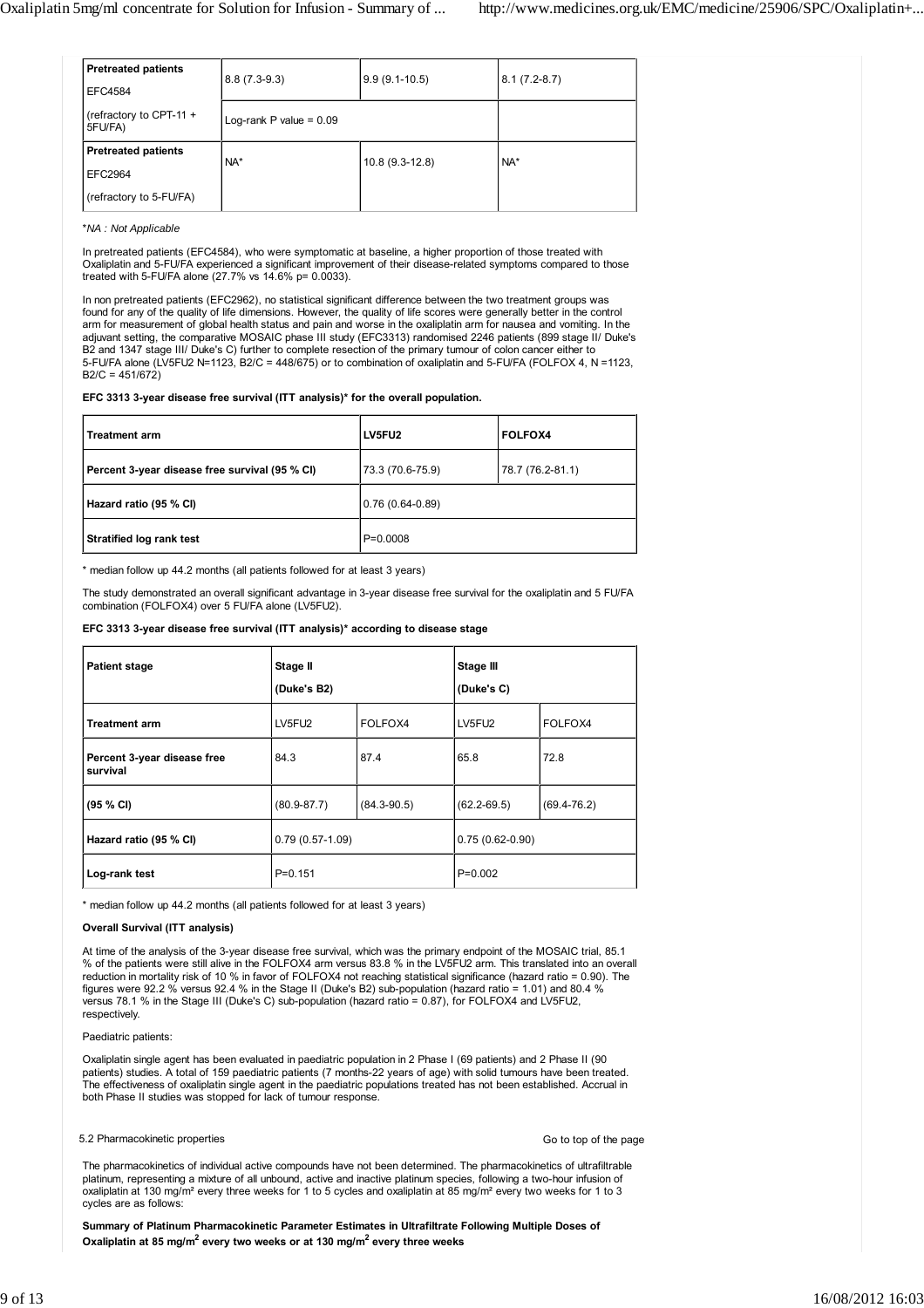| <b>Dose</b>   | $C_{\text{max}}$ | $AUC_{0-48}$ | <b>AUC</b> | $t_{1/2}$ $\alpha$ | t $1/2$ $\beta$ | $t_{1/2}$ Y | $V_{ss}$ | <b>CL</b> |
|---------------|------------------|--------------|------------|--------------------|-----------------|-------------|----------|-----------|
|               | µg/ml            | µg.h/ml      | µg.h/ml    | h                  | h               | h           | L        | L/h       |
| 85 mg/ $m^2$  |                  |              |            |                    |                 |             |          |           |
| Mean          | 0.814            | 4.19         | 4.68       | 0.43               | 16.8            | 391         | 440      | 17.4      |
| SD            | 0.193            | 0.647        | 1.40       | 0.35               | 5.74            | 406         | 199      | 6.35      |
| 130 mg/m $^2$ |                  |              |            |                    |                 |             |          |           |
| Mean          | 1.21             | 8.20         | 11.9       | 0.28               | 16.3            | 273         | 582      | 10.1      |
| SD            | 0.10             | 2.40         | 4.60       | 0.06               | 2.90            | 19.0        | 261      | 3.07      |

Mean AUC<sub>0-48</sub>, and C<sub>max</sub> values were determined on Cycle 3 (85 mg/m<sup>2</sup>) or cycle 5 (130 mg/m<sub>2</sub>).

Mean AUC,  $V_{SS}$ , CL, and CL<sub>R0-48</sub> values were determined on Cycle 1.

C<sub>end</sub>, C<sub>max</sub>, AUC, AUC<sub>0-48</sub>, V<sub>ss</sub> and CL values were determined by non-compartmental analysis. t<sub>1/2</sub> **α**, t <sub>1/2</sub> β, and t<sub>1/2</sub> γ, were determined by compartmental analysis (Cycles 1-3 combined).

At the end of a 2-hour infusion, 15% of the administered platinum is present in the systemic circulation, the remaining 85% being rapidly distributed into tissues or eliminated in the urine. Irreversible binding to red blood cells and plasma, results in half-lives in these matrices that are close to the natural turnover of red blood cells and serum albumin. No accumulation was observed in plasma ultrafiltrate following 85 mg/m<sup>2</sup> every two weeks or 130 mg/m<sup>2</sup> every three weeks and steady state was attained by cycle one in this matrix. Inter- and intra-subject variability is generally low.

Biotransformation *in vitro* is considered to be the result of non-enzymatic degradation and there is no evidence of cytochrome P450-mediated metabolism of the diaminocyclohexane (DACH) ring.

Oxaliplatin undergoes extensive biotransformation in patients, and no intact active substance was detectable in plasma ultrafiltrate at the end of a 2h-infusion. Several cytotoxic biotransformation products including the monochloro-, dichloro- and diaquo-DACH platinum species have been identified in the systemic circulation together with a number of inactive conjugates at later time points.

Platinum is predominantly excreted in urine, with clearance mainly in the 48 hours following administration.

By day 5, approximately 54% of the total dose was recovered in the urine and < 3% in the faeces.

The effect of renal impairment on the disposition of oxaliplatin was studied in patients with varying degrees of renal function. Oxaliplatin was administered at a dose of 85 mg/m2 in the control group with a normal renal function (CLcr > 80 ml/min, n=12) and in patients with mild (CLcr = 50 to 80 ml/min, n=13) and moderate (CLcr = 30 to 49 ml/min, n=11) renal impairment, and at a dose of 65mg/m2 in patients with severe renal impairment (CLcr < 30 ml/min, n=5). Median exposure was 9, 4, 6, and 3 cycles, respectively, and PK data at cycle 1 were obtained in 11, 13, 10, and 4 patients respectively.

There was an increase in plasma ultrafiltrate (PUF) platinum AUC, AUC/dose and a decrease in total and renal CL and Vss with increasing renal impairment especially in the (small) group of patients with severe renal impairment: point estimate (90% CI) of estimated mean ratios by renal status versus normal renal function for AUC/dose were 1.36 (1.08, 1.71), 2.34 (1.82, 3.01) and 4.81 (3.49, 6.64) for patients with mild and moderate and in severe renal failure respectively.

Elimination of oxaliplatin is significantly correlated with the creatinine clearance. Total PUF platinum CL was respectively 0.74 (0.59, 0.92), 0.43 (0.33, 0.55) and 0.21 (0.15, 0.29) and for Vss respectively 0.52 (0.41, 0.65), 0.73 (0.59, 0.91) and 0.27 (0.20, 0.36) for patients with mild, moderate and severe renal failure respectively. Total body clearance of PUF platinum was therefore reduced by respectively 26% in mild, 57% in moderate, and 79% in severe renal impairment compared to patients with normal function.

Renal clearance of PUF platinum was reduced in patients with impaired renal function by 30% in mild, 65% in moderate, and 84% in severe renal impairment compared to patients with normal function.

There was an increase in beta half life of PUF platinum with increasing degree of renal impairment mainly in the severe group. Despite the small number of patients with severe renal dysfunction, these data are of concern in patients in severe renal failure and should be taken into account when prescribing oxaliplatin in patients with renal impairment (see sections 4.2, 4.3 and 4.4).

## 5.3 Preclinical safety data

Go to top of the page

The target organs identified in preclinical species (mice, rats, dogs, and/or monkeys) in single- and multiple-dose studies included the bone marrow, the gastrointestinal system, the kidney, the testes, the nervous system, and the heart. The target organ toxicities observed in animals are consistent with those produced by other platinum-containing medicinal products and DNA-damaging, cytotoxic medicinal products used in the treatment of human cancers with the exception of the effects produced on the heart. Effects on the heart were observed only in the dog and included electrophysiological disturbances with lethal ventricular fibrillation. Cardiotoxicity is considered specific to the dog not only because it was observed in the dog alone but also because doses similar to those producing lethal cardiotoxicity in dogs (150 mg/m<sup>2</sup>) were well-tolerated by humans. Preclinical studies using rat sensory neurons suggest that the acute neurosensory symptoms related to Oxaliplatin may involve an interaction with voltage-gated Na<sup>+</sup>channels.

Oxaliplatin was mutagenic and clastogenic in mammalian test systems and produced embryo-fetal toxicity in rats. Oxaliplatin is considered a probable carcinogen, although carcinogenic studies have not been conducted.

**6. PHARMACEUTICAL PARTICULARS**

Go to top of the page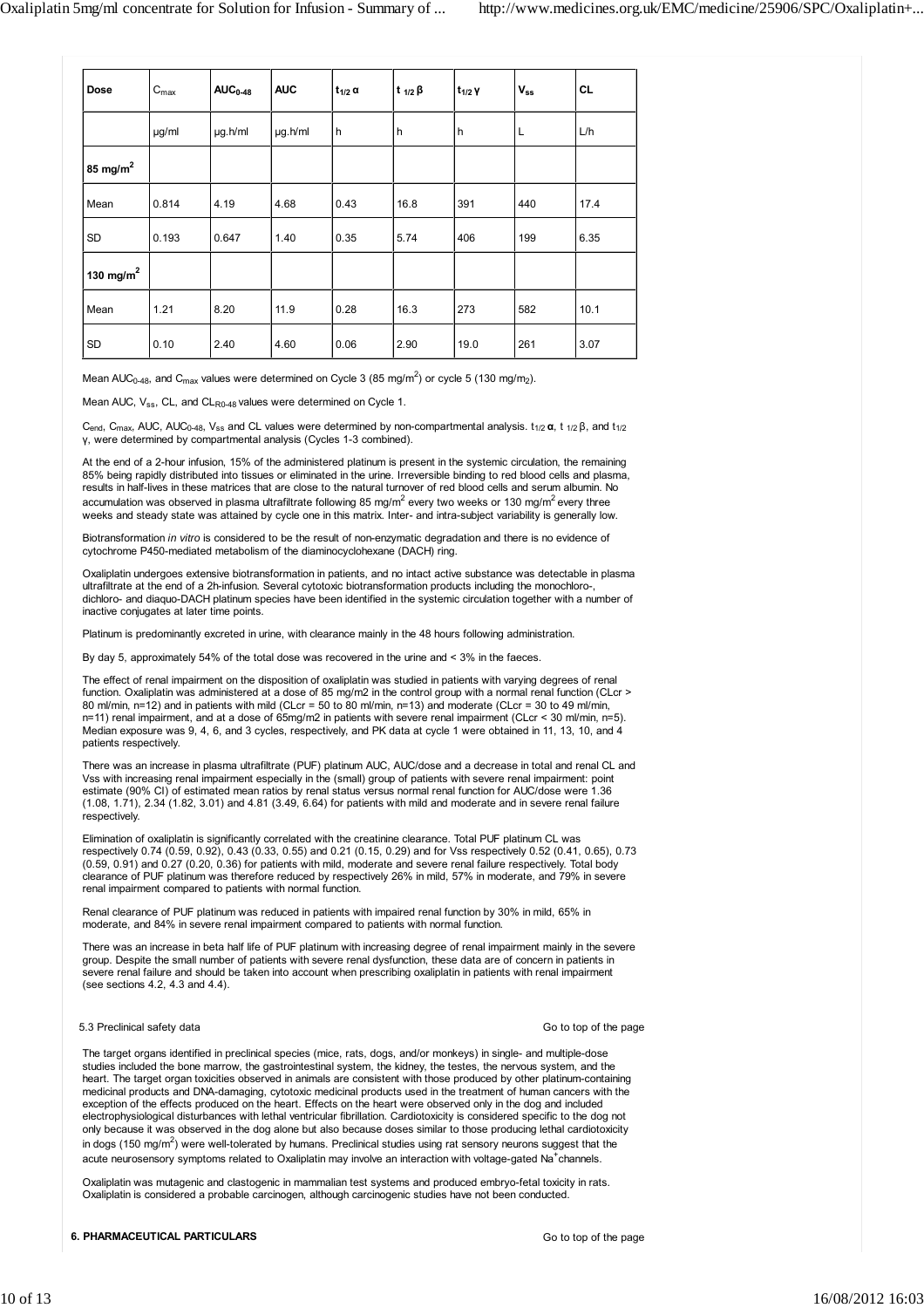| 6.1 List of excipients                                                                                                                                                                                                                                                                                                                                                                                                                                                                                    | Go to top of the page                                                                                                                                                                                                                        |  |  |  |  |  |
|-----------------------------------------------------------------------------------------------------------------------------------------------------------------------------------------------------------------------------------------------------------------------------------------------------------------------------------------------------------------------------------------------------------------------------------------------------------------------------------------------------------|----------------------------------------------------------------------------------------------------------------------------------------------------------------------------------------------------------------------------------------------|--|--|--|--|--|
| Lactose monohydrate,                                                                                                                                                                                                                                                                                                                                                                                                                                                                                      |                                                                                                                                                                                                                                              |  |  |  |  |  |
| Water for injections                                                                                                                                                                                                                                                                                                                                                                                                                                                                                      |                                                                                                                                                                                                                                              |  |  |  |  |  |
| 6.2 Incompatibilities                                                                                                                                                                                                                                                                                                                                                                                                                                                                                     | Go to top of the page                                                                                                                                                                                                                        |  |  |  |  |  |
| The diluted medicinal product should not be mixed with other medications in the same infusion bag or infusion line.<br>Under instructions for use described in section 6.6 oxaliplatin can be co-administered with folinic acid (FA) via a Y-line.                                                                                                                                                                                                                                                        |                                                                                                                                                                                                                                              |  |  |  |  |  |
| affect the stability of oxaliplatin (see section 6.6).                                                                                                                                                                                                                                                                                                                                                                                                                                                    | - DO NOT mix with alkaline medicinal products or solutions, in particular 5-fluorouracil, folinic acid preparations<br>containing trometamol as an excipient and trometamol salts of other drugs. Alkaline drugs or solutions will adversely |  |  |  |  |  |
| - DO NOT dilute oxaliplatin with saline or other solutions containing chloride ions (including calcium, potassium or<br>sodium chloride).                                                                                                                                                                                                                                                                                                                                                                 |                                                                                                                                                                                                                                              |  |  |  |  |  |
| - DO NOT mix with other medicinal products in the same infusion bag or infusion line (see section 6.6 for instructions<br>concerning simultaneous administration with folinic acid).                                                                                                                                                                                                                                                                                                                      |                                                                                                                                                                                                                                              |  |  |  |  |  |
| - DO NOT use injection equipment containing aluminium                                                                                                                                                                                                                                                                                                                                                                                                                                                     |                                                                                                                                                                                                                                              |  |  |  |  |  |
| 6.3 Shelf life                                                                                                                                                                                                                                                                                                                                                                                                                                                                                            | Go to top of the page                                                                                                                                                                                                                        |  |  |  |  |  |
| 2 years.                                                                                                                                                                                                                                                                                                                                                                                                                                                                                                  |                                                                                                                                                                                                                                              |  |  |  |  |  |
| After dilution in 5% glucose, chemical and physical in-use stability has been demonstrated for up to 48 hours at +2 $^{\circ}$ C<br>to $+8^{\circ}$ C and for 24 hours at $+25^{\circ}$ C.                                                                                                                                                                                                                                                                                                                |                                                                                                                                                                                                                                              |  |  |  |  |  |
| From a microbiological point of view, the infusion preparation should be used immediately. If not used immediately,<br>in-use storage times and conditions prior to use are the responsibility of the user and would normally not be longer<br>than 24 hours at 2°C to 8°C unless dilution has taken place in controlled and validated aseptic conditions.                                                                                                                                                |                                                                                                                                                                                                                                              |  |  |  |  |  |
| 6.4 Special precautions for storage                                                                                                                                                                                                                                                                                                                                                                                                                                                                       | Go to top of the page                                                                                                                                                                                                                        |  |  |  |  |  |
| Keep the vial in the outer carton in order to protect from light. Do not freeze.                                                                                                                                                                                                                                                                                                                                                                                                                          |                                                                                                                                                                                                                                              |  |  |  |  |  |
| For storage conditions of the diluted medicinal product, see section 6.3                                                                                                                                                                                                                                                                                                                                                                                                                                  |                                                                                                                                                                                                                                              |  |  |  |  |  |
| 6.5 Nature and contents of container                                                                                                                                                                                                                                                                                                                                                                                                                                                                      | Go to top of the page                                                                                                                                                                                                                        |  |  |  |  |  |
| For 10 ml,                                                                                                                                                                                                                                                                                                                                                                                                                                                                                                |                                                                                                                                                                                                                                              |  |  |  |  |  |
| Concentrate for solution for infusion is filled in 10 ml type 1 clear tubular glass vial with either 20 mm chlorobutyl rubber<br>stopper or siliconised rubber stopper with teflon film on plug surface and 20 mm aluminium flip off lavender seal                                                                                                                                                                                                                                                        |                                                                                                                                                                                                                                              |  |  |  |  |  |
| For 20 ml,                                                                                                                                                                                                                                                                                                                                                                                                                                                                                                |                                                                                                                                                                                                                                              |  |  |  |  |  |
| Concentrate for solution for infusion is filled in 20 ml type 1 clear molded glass vial with either 20 mm chlorobutyl<br>rubber stopper or siliconised rubber stopper with teflon film on plug surface and 20 mm aluminium flips off lavender<br>seal                                                                                                                                                                                                                                                     |                                                                                                                                                                                                                                              |  |  |  |  |  |
| For 40 ml,                                                                                                                                                                                                                                                                                                                                                                                                                                                                                                |                                                                                                                                                                                                                                              |  |  |  |  |  |
| Concentrate for solution for infusion is filled in 50 ml type 1 clear tubular glass vial with either 20 mm chlorobutyl rubber<br>stopper or siliconised rubber stopper with teflon film on plug surface and 20 mm aluminium flips off lavender seal                                                                                                                                                                                                                                                       |                                                                                                                                                                                                                                              |  |  |  |  |  |
| Pack size: 1 vial per carton                                                                                                                                                                                                                                                                                                                                                                                                                                                                              |                                                                                                                                                                                                                                              |  |  |  |  |  |
| 6.6 Special precautions for disposal and other handling                                                                                                                                                                                                                                                                                                                                                                                                                                                   | Go to top of the page                                                                                                                                                                                                                        |  |  |  |  |  |
| As with other potentially toxic compounds, caution should be exercised when handling and preparing oxaliplatin<br>solutions.                                                                                                                                                                                                                                                                                                                                                                              |                                                                                                                                                                                                                                              |  |  |  |  |  |
| <b>Instructions for Handling</b>                                                                                                                                                                                                                                                                                                                                                                                                                                                                          |                                                                                                                                                                                                                                              |  |  |  |  |  |
| The handling of this cytotoxic agent by healthcare personnel requires every precaution to quarantee the protection of<br>the handler and his surroundings.                                                                                                                                                                                                                                                                                                                                                |                                                                                                                                                                                                                                              |  |  |  |  |  |
| The preparation of injectable solutions of cytotoxic agents must be carried out by trained specialist personnel with<br>knowledge of the medicines used, in conditions that guarantee the integrity of the medicinal product, the protection of<br>the environment and in particular the protection of the personnel handling the medicines, in accordance with the<br>hospital policy. It requires a preparation area reserved for this purpose. It is forbidden to smoke, eat or drink in this<br>area. |                                                                                                                                                                                                                                              |  |  |  |  |  |
| Personnel must be provided with appropriate handling materials, notably long sleeved gowns, protection masks, caps,<br>protective goggles, sterile single-use gloves, protective covers for the work area, containers and collection bags for<br>waste.                                                                                                                                                                                                                                                   |                                                                                                                                                                                                                                              |  |  |  |  |  |
| Excreta and vomit must be handled with care.                                                                                                                                                                                                                                                                                                                                                                                                                                                              |                                                                                                                                                                                                                                              |  |  |  |  |  |
| Pregnant women must be warned to avoid handling cytotoxic agents.                                                                                                                                                                                                                                                                                                                                                                                                                                         |                                                                                                                                                                                                                                              |  |  |  |  |  |
| Any broken container must be treated with the same precautions and considered as contaminated waste.<br>Contaminated waste should be incinerated in suitably labelled rigid containers. See below section "Disposal".                                                                                                                                                                                                                                                                                     |                                                                                                                                                                                                                                              |  |  |  |  |  |

If Oxaliplatin concentrate for solution for infusion, should come into contact with skin, wash immediately and thoroughly with water.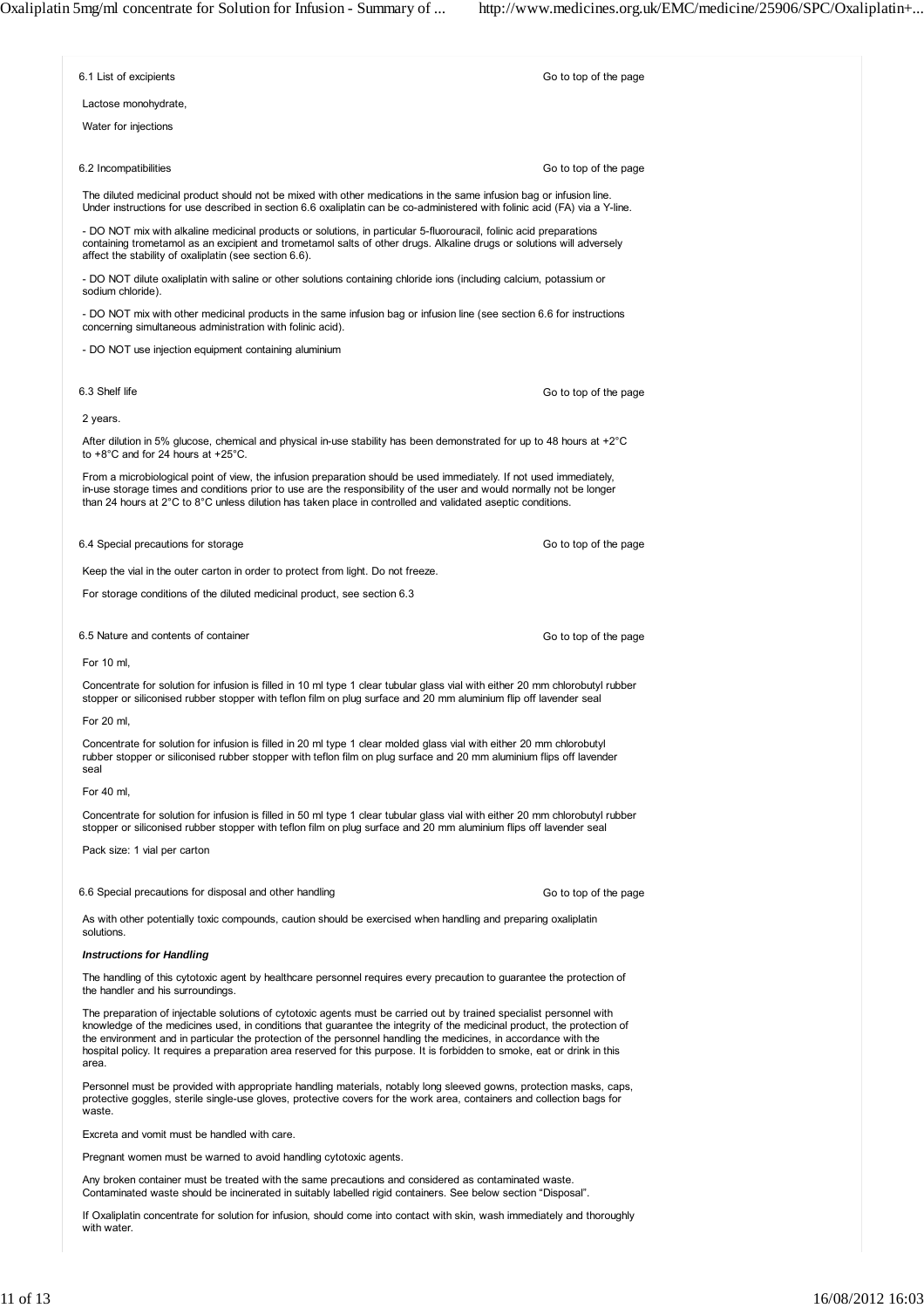If Oxaliplatin concentrate for solution for infusion, should come into contact with mucous membranes, wash immediately and thoroughly with water.

## *-Special precautions for administration*

- DO NOT use injection equipment containing aluminium.
- DO NOT administer undiluted.

- Only 5% glucose infusion solution is to be used as a diluent. DO NOT dilute for infusion with sodium chloride or chloride containing solutions.

- DO NOT mix with any other medicinal products in the same infusion bag or administer simultaneously by the same infusion line

- DO NOT mix with alkaline drugs or solutions, in particular 5 fluorouracil, folinic acid preparations containing trometamol as an excipient and trometamol salts of others drugs. Alkaline drugs or solutions will adversely affect the stability of oxaliplatin

## **Instruction for use with folinic acid (FA) (as calcium folinate or disodium folinate)**

Oxaliplatin 85 mg/m² intravenous infusion (I.V.) in 250 to 500 ml of 5% glucose solution is given at the same time as folinic acid (FA) intravenous infusion in 5% glucose solution, over 2 to 6 hours, using a Y-line placed immediately before the site of infusion. These two medicinal products should not be combined in the same infusion bag. Folinic acid (FA) must not contain trometamol as an excipient and must only be diluted using isotonic 5% glucose solution, never in alkaline solutions or sodium chloride or chloride containing solutions.

## **Instruction for use with 5 fluorouracil (5 FU)**

Oxaliplatin should always be administered before fluoropyrimidines – i.e. 5 fluorouracil (5 FU).

After oxaliplatin administration, flush the line and then administer 5 fluorouracil (5 FU).

For additional information on drug combined with oxaliplatin, see the corresponding manufacturer's summary of product characteristics.

### *Dilution for intravenous infusion*

Withdraw the required amount of concentrate solution from the vial(s) and then dilute with 250 ml to 500 ml of a 5% glucose solution to give an oxaliplatin concentration between 0.2 mg/ml and 2 mg/ml; concentration range for which the physico-chemical stability of oxaliplatin has been demonstrated.

## Administer by intravenous infusion (I.V).

After dilution in 5 % glucose, chemical and physical in-use stability has been demonstrated for 48 hours at +2°C to +8°C and for 24 hours at +25°C. From a microbiological point of view, this infusion preparation should be used immediately. If not used immediately, in-use storage times and conditions prior to use are the responsibility of the user and would normally not be longer than 24 hours at 2°C to 8°C unless dilution has taken place in controlled and validated aseptic conditions.

### Concentrate for solution for Infusion

Inspect visually prior to use. Only clear solutions without particles should be used.

The medicinal product is for single use only. Any unused concentrate should be discarded.

NEVER use sodium chloride or chloride containing solutions for dilution.

The compatibility of Oxaliplatin solution for infusion has been tested with representative, PVC-based, administration sets.

### **Infusion**

The administration of oxaliplatin does not require prehydration.

Oxaliplatin diluted in 250 to 500 ml of a 5% glucose solution to give a concentration not less than 0.2 mg/ml must be infused either by peripheral vein or central venous line over 2 to 6 hours. When oxaliplatin is administered with 5-fluorouracil, the oxaliplatin infusion must precede the administration of 5-fluorouracil.

### **Disposal**

Remnants of the medicinal product as well as all materials that have been used for dilution and administration must be destroyed according to hospital standard procedures applicable to cytotoxic agents in accordance with local requirements related to the disposal of hazardous waste.

# **7. MARKETING AUTHORISATION HOLDER**

Accord Healthcare Limited

Sage House

319, Pinner Road

North Harrow

Middlesex, HA1 4HF

UK

## **8. MARKETING AUTHORISATION NUMBER(S)**

PL 20075/0112

**9. DATE OF FIRST AUTHORISATION/RENEWAL OF THE AUTHORISATION**

Go to top of the page

Go to top of the page